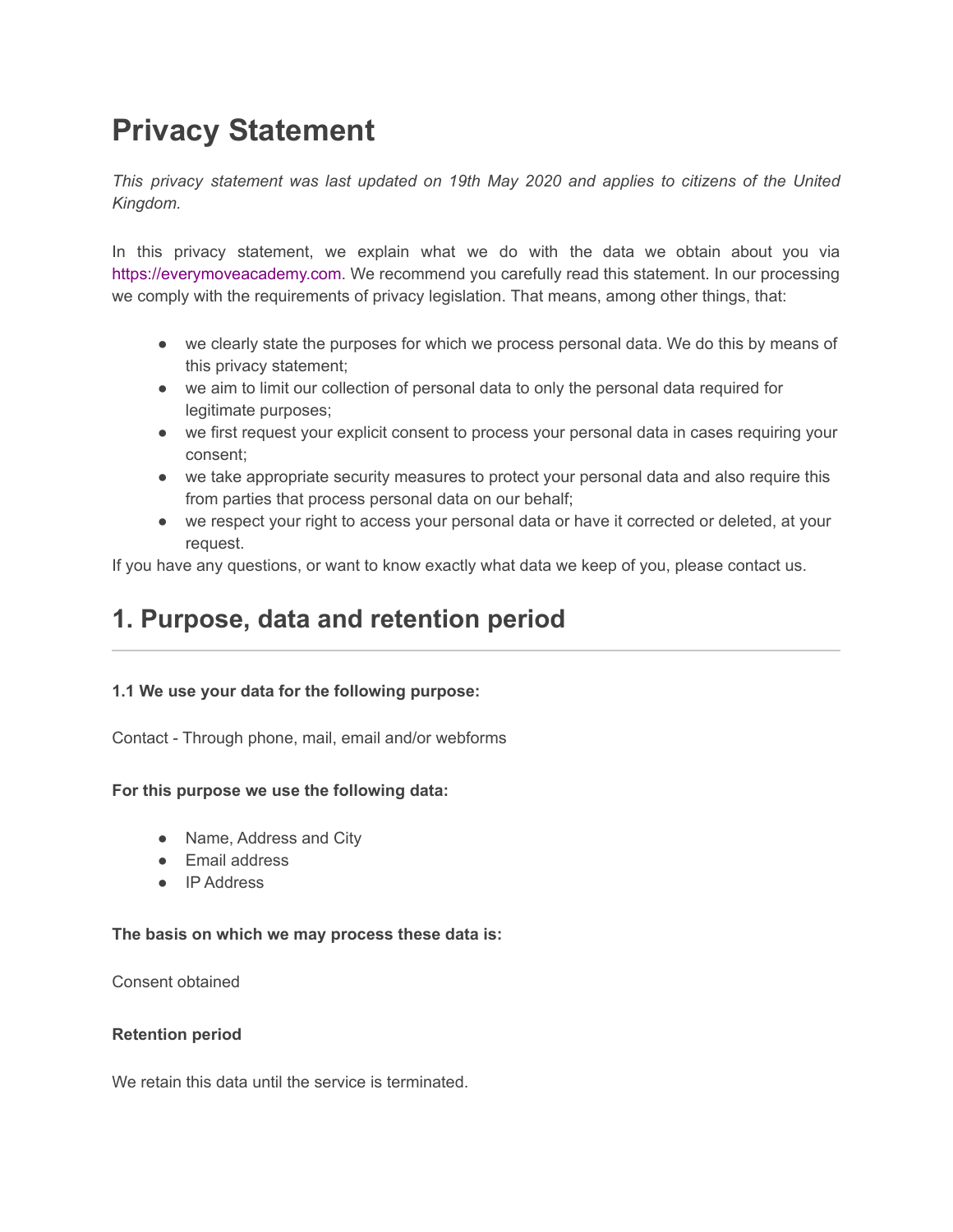#### **1.2 We use your data for the following purpose:**

#### **Payments**

**For this purpose we use the following data:**

- Name, Address and City
- Email address
- Financial data
- IP Address

#### **The basis on which we may process these data is:**

Consent obtained

#### **Retention period**

We retain this data until the service is terminated.

#### **1.3 We use your data for the following purpose:**

Registering an account

#### **For this purpose we use the following data:**

- Name, Address and City
- Email address
- Username, passwords and other account specific data

#### **The basis on which we may process these data is:**

Consent obtained

#### **Retention period**

We retain this data until the service is terminated.

#### **1.4 We use your data for the following purpose:**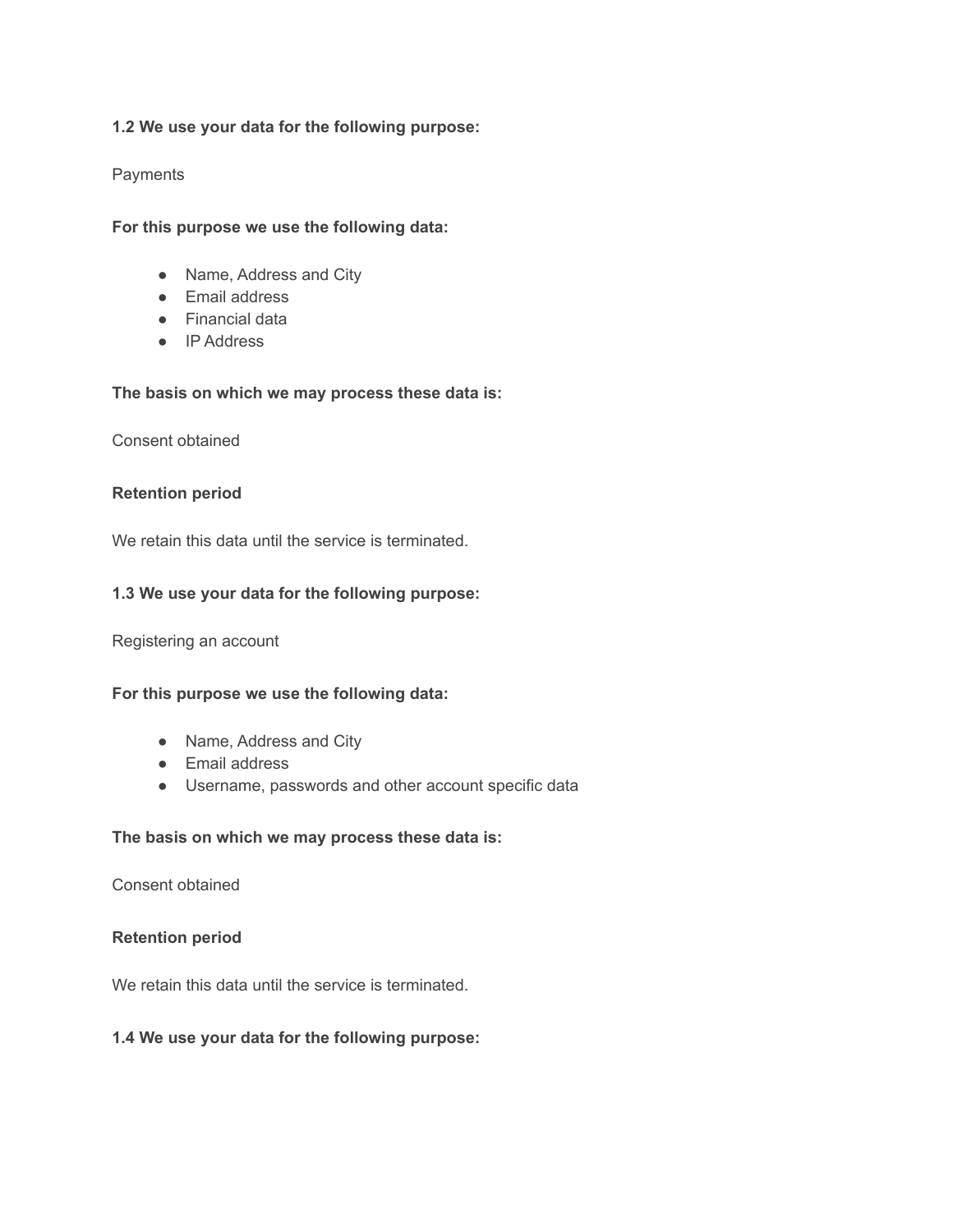To support services or products that a customer wants to buy or has purchased

#### **For this purpose we use the following data:**

- Name, Address and City
- Email address
- Username, passwords and other account specific data

#### **The basis on which we may process these data is:**

Consent obtained

#### **Retention period**

We retain this data until the service is terminated.

#### **1.5 We use your data for the following purpose:**

To be able to offer personalised products and services.

#### **For this purpose we use the following data:**

- Name, Address and City
- Email address
- Birth date
- Sex
- Photos

#### **The basis on which we may process these data is:**

Consent obtained

#### **Retention period**

We retain this data until the service is terminated.

# **2. Sharing with other parties**

We do not share your data with third parties.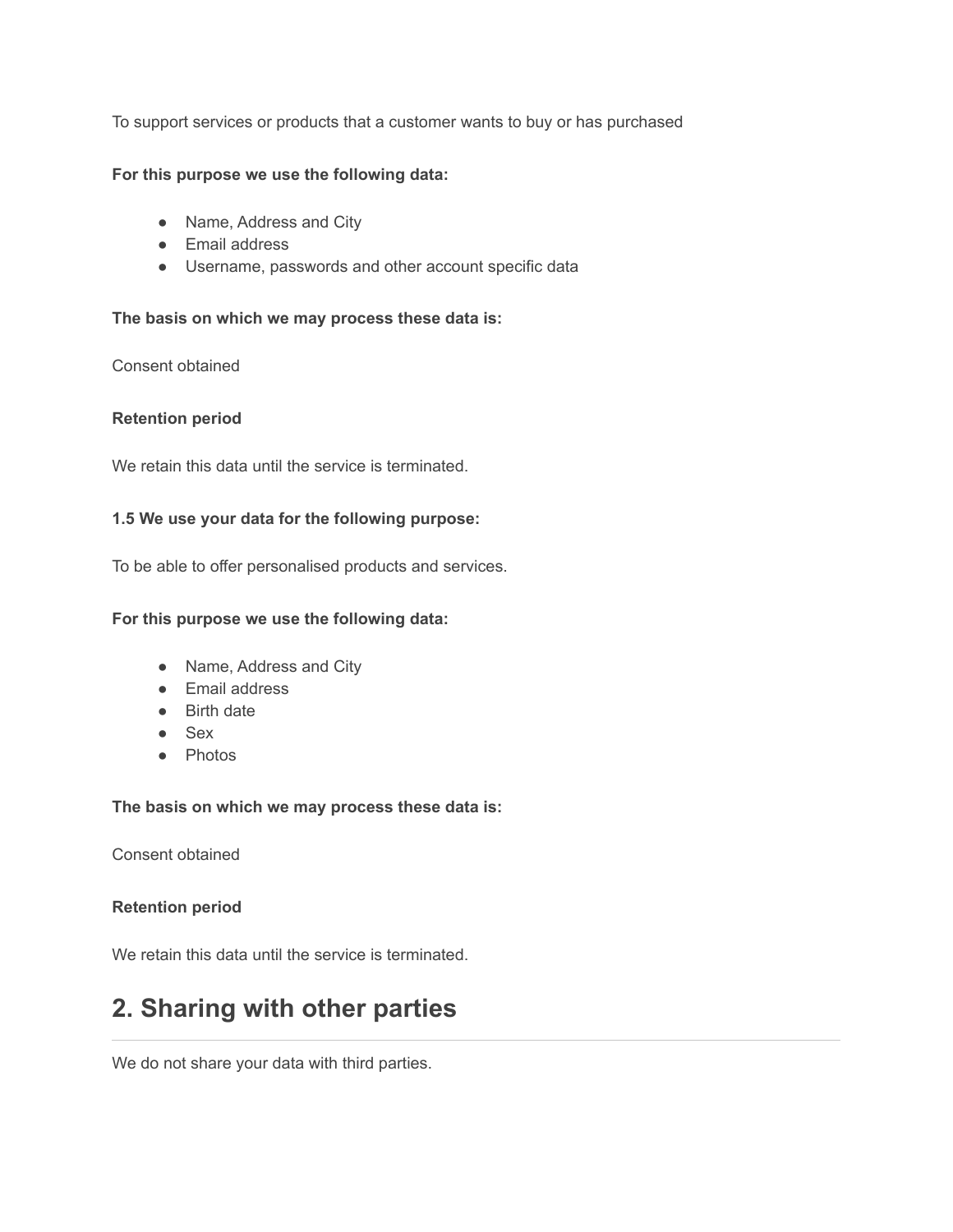# **3. Cookies**

Our website uses cookies. For more information about cookies, please refer to our [Cookie](https://everymoveacademy.com/cookie-policy/) **Statement** 

We have concluded a data processing agreement with Google.

### **4. Security**

We are committed to the security of personal data. We take appropriate security measures to limit abuse of and unauthorised access to personal data. This ensures that only the necessary persons have access to your data, that access to the data is protected, and that our security measures are regularly reviewed.

### **5. Third party websites**

This privacy statement does not apply to third party websites connected by links on our website. We cannot guarantee that these third parties handle your personal data in a reliable or secure manner. We recommend you read the privacy statements of these websites prior to making use of these websites.

### **6. Amendments to this privacy statement**

We reserve the right to make amendments to this privacy statement. It is recommended that you consult this privacy statement regularly in order to be aware of any changes. In addition, we will actively inform you wherever possible.

# **7. Accessing and modifying your data**

If you have any questions or want to know which personal data we have about you, please contact us. You can contact us by using the information below. You have the following rights:

- You have the right to know why your personal data is needed, what will happen to it, and how long it will be retained for.
- Right of access: You have the right to access your personal data that is known to us.
- Right to rectification: you have the right to supplement, correct, have deleted or blocked your personal data whenever you wish.
- If you give us your consent to process your data, you have the right to revoke that consent and to have your personal data deleted.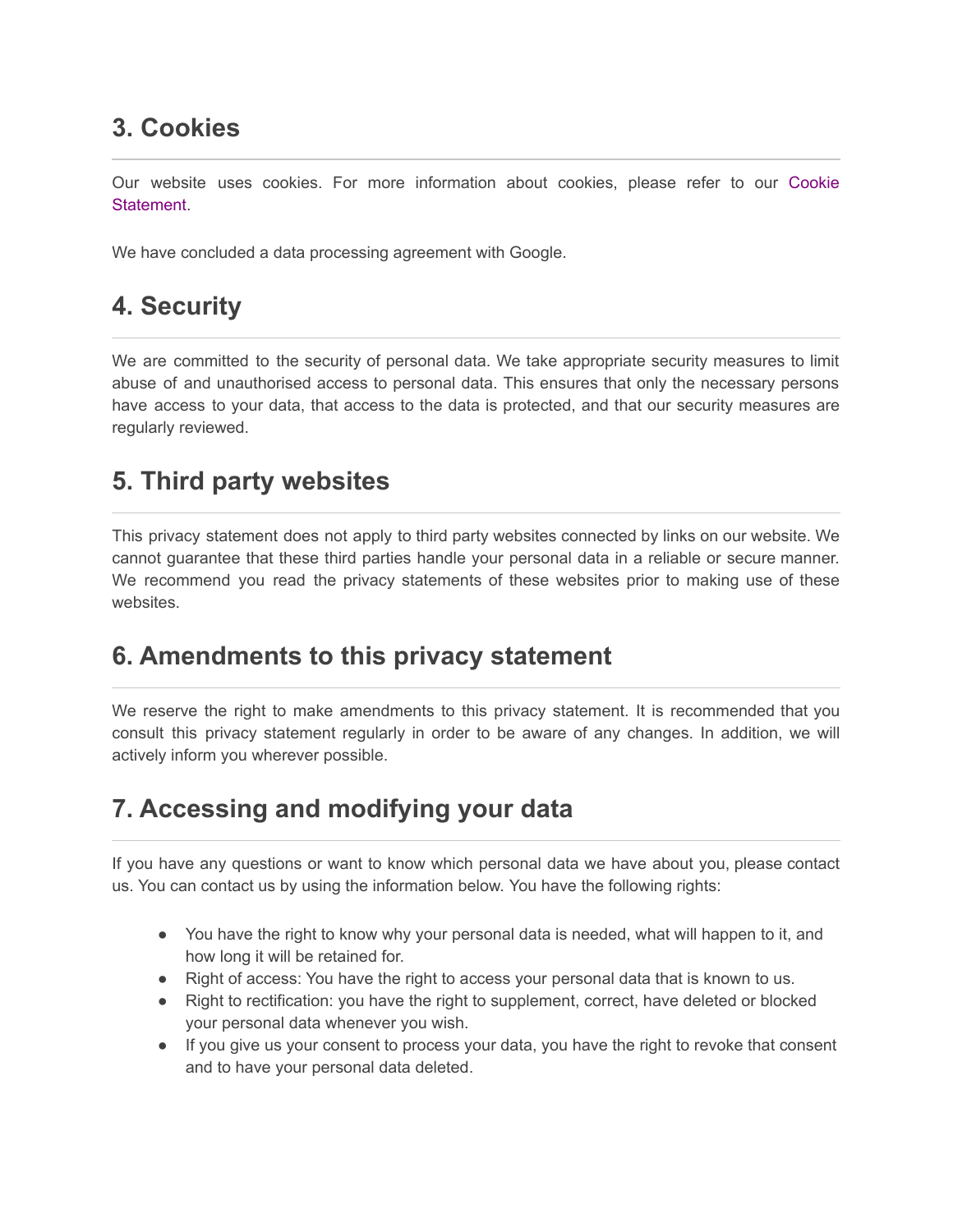- Right to transfer your data: you have the right to request all your personal data from the controller and transfer it in its entirety to another controller.
- Right to object: you may object to the processing of your data. We comply with this, unless there are justified grounds for processing.

Please make sure to always clearly state who you are, so that we can be certain that we do not modify or delete any data of the wrong person.

# **8. Submitting a complaint**

If you are not satisfied with the way in which we handle (a complaint about) the processing of your personal data, you have the right to submit a complaint to the Information Commissioner's Office:

Wycliffe House

Water Lane

Wilmslow

Cheshire

SK9 5AF

# **9. Data Protection Officer**

Our Data Protection Officer has been registered with the Information Commissioner's Office. If you have any questions or requests with respect to this privacy statement or for the Data Protection Officer, you may contact the DPO, via info@everymoveacademy.com.

# **10. Children**

Our website is not designed to attract children and it is not our intent to collect personal data from children under the age of consent in their country of residence. We therefore request that children under the age of consent do not submit any personal data to us.

### **11. Contact details**

EVERY MOVE ACADEMY LTD

Apartment 137 1 Jordan Street, Manchester, England, M15 4QX